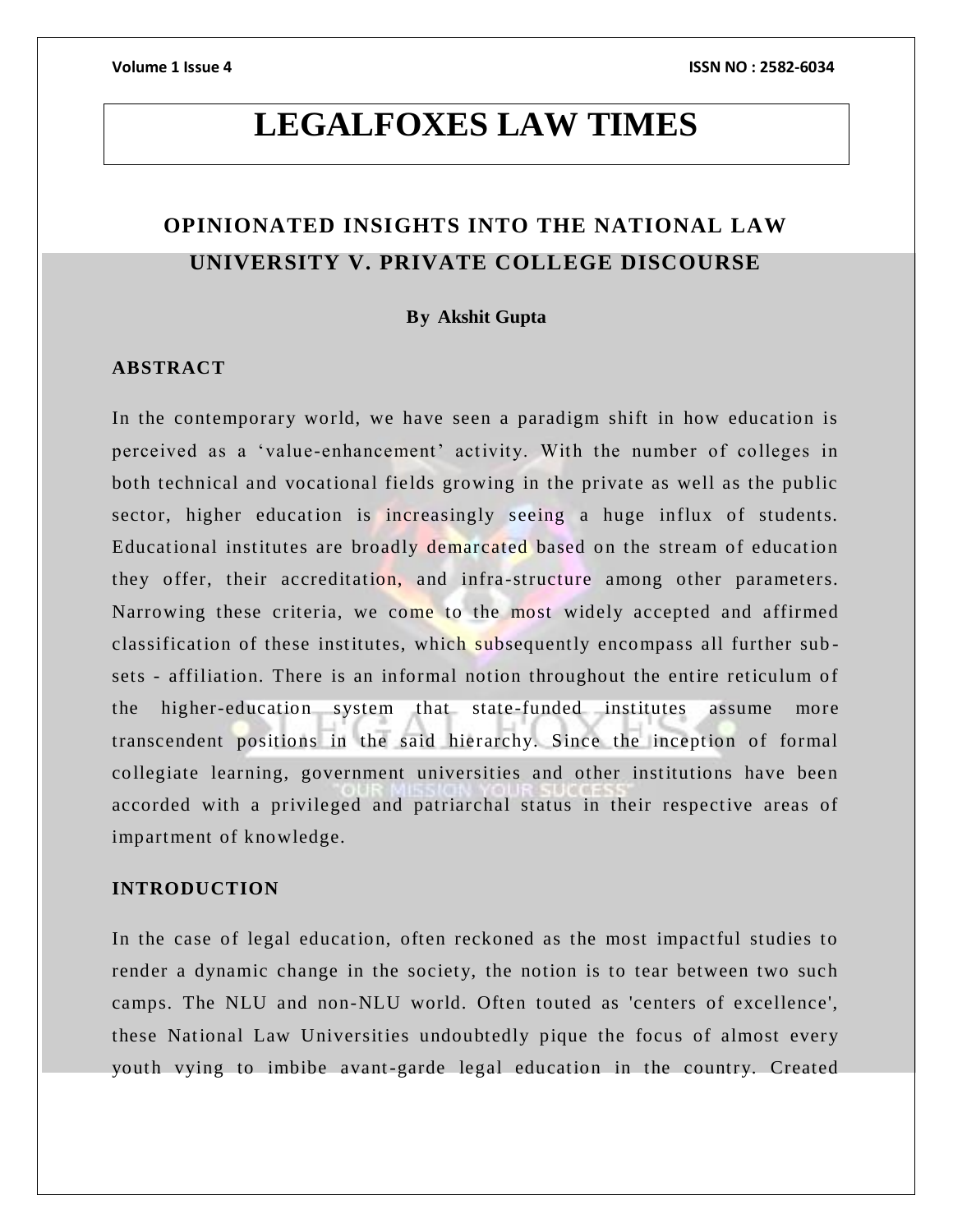through an act of Parliament, these National Law Universities are, at present, 22 in number, with the presence of at least one u niversity in every major state.

The Common Law Aptitude Test, or CLAT, is regarded as the most rigorous and competitive examination in the under-graduate legal education market, which is the doorway to admission to one of these coveted NLUs. The number of CLAT takers growing exponentially every year, with the acceptance rate of less than 3%, is evident in the craze among 'to -be' law graduates to study in these topnotch universities. What is even more fascinating is the brevity of their splendor. The cult-status achieved by the NLUs doesn't boast of a very long and archaic history as most of the NLUs functional today are not more than 2 decades old. Yet, oddly enough, these premiere institutes have in a short span of their existence, produced some of the most prolific figures, from judges to international attorneys to eminent educationalists, in the legal world we see today.

By and large, the National Law Universities are symbolic of a near-perfect finishing school for legal voyagers. Yet, when we regard NLUs in the backdrop of other non-premier law institutes of the country, we discover some fallacies in the ascendency of these institutions. In many aspects, the NLUs one up with most other private colleges or universities, but would that reason alone validate the cause of NLUs being accorded a higher stature? Do all the 22 National Law Universities; imbibe the same quality of legal education altogether with every other soft and hard skill of an ideal law graduate? Does the proverbial "NLU tag" speaks for itself or is it a product of excessive and extensive campaigning and lime-light projection? Also, while scrutinizing the differences and similarities, I would keep a few private institutions at -par with NLUs, deeming them comparable to the latter in terms of education, infrastructure, research, placements, and rankings awarded by National Institutional Ranking Framework (NIRF) in the recent years.

# **QUALITY OF EDUCATION**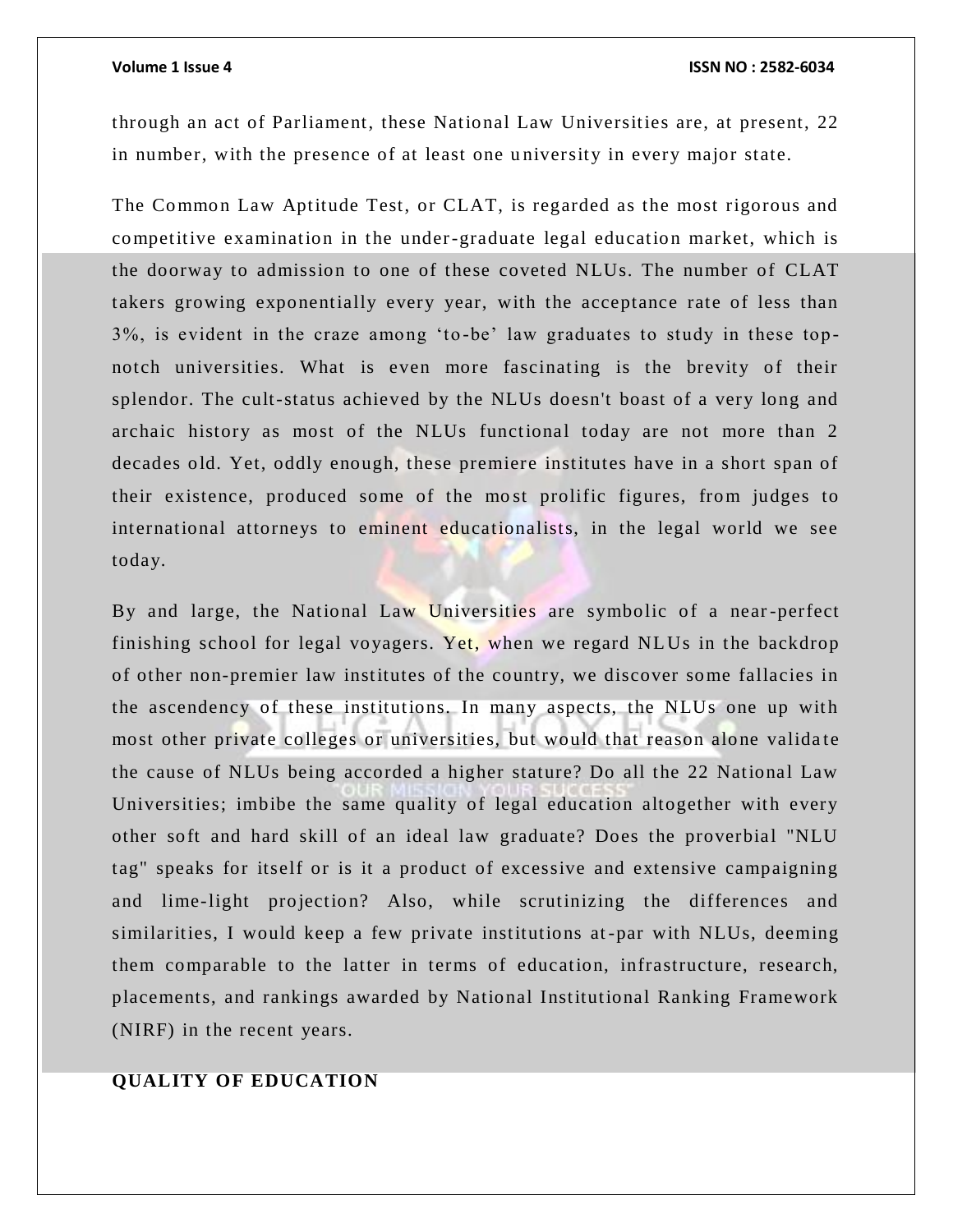There is no denying the fact that state-funded educational institutes have a better and more advanced resource base for education and research. The teaching as well as associate research faculty at these institutes too has a fair repute of being well-trained and highly knowledgeable in their respective specialization of study. These professional erudite are mostly graduates of the same law schools of which they later become professors, adding more authenticity to the quality of education instructed in these institutes.

Secondly, being established as 'Institutes of Eminence' vide specific Acts of Parliament, the NLUs have already carved a niche status for themselves. While most other Legal education institutes, both private and state -funded, are only colleges or departments dedicated to the specific course of study, NLUs are, in fact, full-fledged Universities solely constituted for the purpose of the study, research and development of the higher education of law, society, and human rights. In terms of endowment too, Universities enjoy a much higher degree of financial freedom. This autonomy granted to the universities enables them to foster an environment of interdisciplinary research, co-curricular activities, access to major legal publications, journals, resource centers, etc. The annual money grant conferred upon some of the tier-1 NLUs is even more than the total budget of many private law institutes or universities combined. Thus, a higher monetary endowment automatically renders every other aspect of the University at-par with international standards. The Your SUCCESS

# **SELECTIVE INTAKE**

It is obvious that such co veted institutes will have a reasonably tougher course of admission than other colleges. With over 60,000 aspirants vying for a handful of seats, the entrance examination by itself creates a filtrate mechanism that helps in accepting the cream of the crop form the test-givers. The entrance examination tests the qualitative, quantitative, legal, and logical reasoning abilities of the prospective NLUites. With soaring cutoffs, renewed each year and the intake approved by the admission committees of the top universities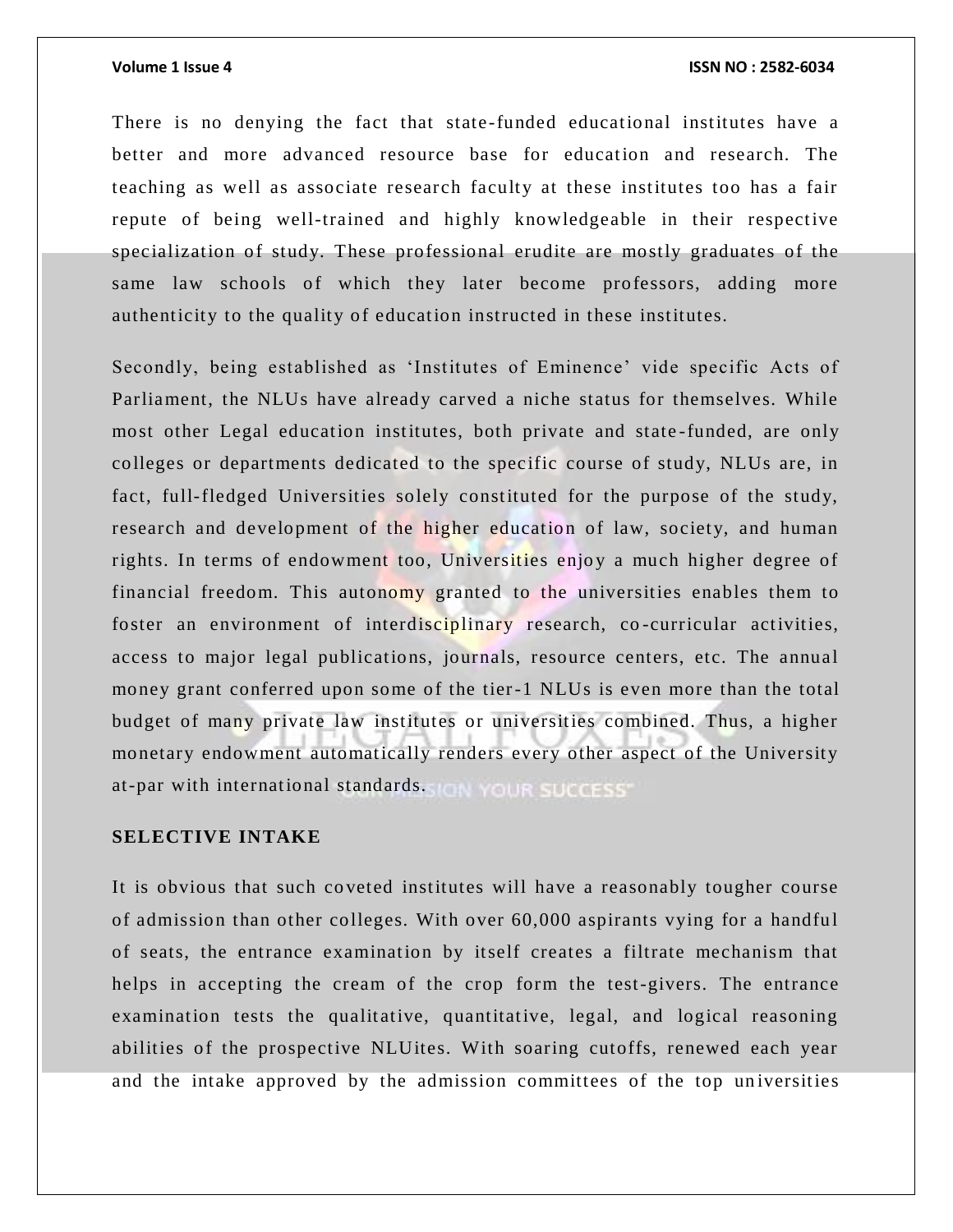dropping progressively, the examination itself poses a very formidable saturation point beyond which only the sharpest and most perseverant students are able to advance and seek admission.

Lately, there has been an opinion of educationalists that there should be an additional interview post the entrance exam to further assess the competence of those students who cleared the written test, a course duly followed by few other eminent institutions, such as Symbiosis University, Pune. Yet, it is clear as a day that such rigorous implications imposed on the admission procedure would eventually garner the best of the lot, i.e. the aspirants who clear the aptitude test, and apt only to nurture the legacy of these illustrious institutes.

On the other hand, one of the many reasons owing to which a hopeful lot of CLAT aspirants do not prefer any private law college is due to their shoddy admission tactics. I don't speak for the majority of the law colleges, but certain odd exceptions have tried to capitalize on the eagerness of fresh graduates who wish to study law as a career. In the guise of favorable rankings, luscious campus and other outward charms, colleges are churning out profit from the admission fees, where exorbitant funds are demanded from keen students in the form of 'donation' or 'management quota fund'.

Even after clearing the stipulated entrance examination, students and their parents are lured into paying hefty sums of money to the college administration in order to secure a legitimate seat. Such policies of higher institutions not only hamper the quality of education by introducing the element of avarice and greed for money, but also degrade the value of the said institutions which ply such unfair means of commoditizing education, as was held in the case of *Mohini Jain vs. State of Karnataka (1981)*.<sup>1</sup> Fairness in conducting the entrance examination and admission procedure is one of the stark USPs of National Law Universities that places them ahead of most other private law colleges.

### **COLLEGIATE CULTURE AND PEER-BASED PROGRAMS**

<sup>1</sup> *Mohini Jain v. State of Karnataka* (1981 2 SCR 79)*.*

 $\overline{a}$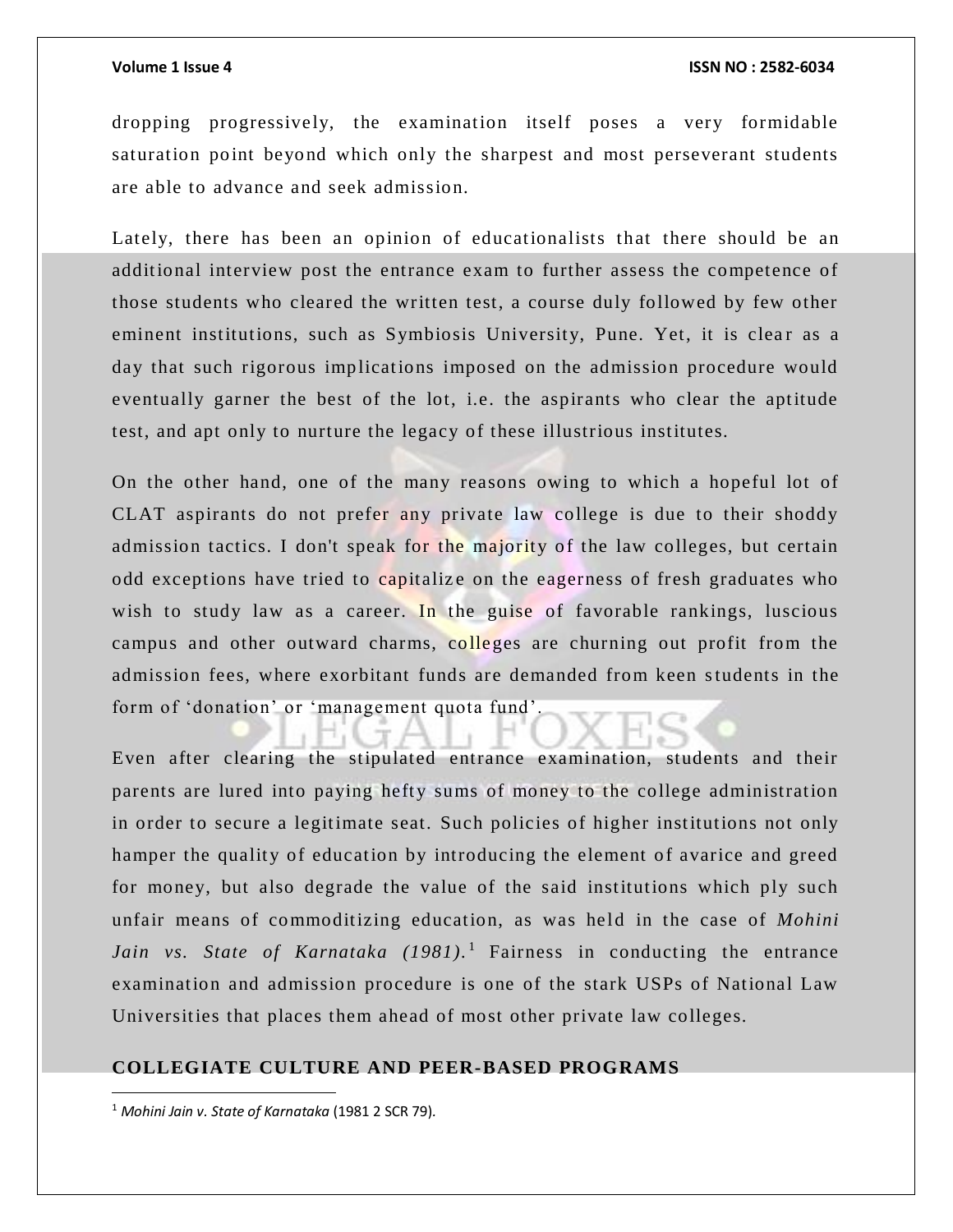Since the main endeavor of these NLUs is accentuating a holistic varsity atmosphere with a sense of inclusivity, the growth and dynamism of the NLU student culture have seen several changes over the years. With many student -run think tanks, NGOs, journals, editorials, legal-aid centers, the co-curricular atmosphere of these universities is represented by an independent spirit of its young and seeking minds who are tutored to be self-reliant overseeing these initiatives.

NLU Bangalore's Centre for Women and Law (CWL) was the first center dedicated to inter-disciplinary research and study instituted in 1988 among all NLUs. Since then, the sphere of targeted research and development centers and legal-aid clinics have proliferated within the league of National Law Universities, with some of them performing brilliantly in their area of work. Several blogs, magazines, and periodicals edited and managed by the students have been widely praised and accoladed for their quality and expressive research and impactful content.

The recent initiative undertaken by several NLUs to organize a crowd-funding program in order to make arrangements to send stranded migrant laborers back their home via trains and flights was lauded by the legal fraternity nationwide. The students of these universities also get exposure to a wide array of lawyering and advocating activities, such as moots, debates, Model United Nations (MUNs), etc, which help in building the essential qualities and temperament of an ideal lawyer. Apart from the bookish legacy, the extra -curricular tradition of NLUs is also rich and thriving with a fairly lively environment of college festivals, cultural activities, concerts, and other tit bits of generic college life.

# **CORPORATE JUGGERNAUT**

The representation of NLU alumni in various top-tier law firms, Legal Processing Outsourcing (LPOs), consultancies and other sectors of corporate litigation is rock-solid. With NLUs enjoying some of the highest fresher packages in the placement market, the NLUites always have a perennial career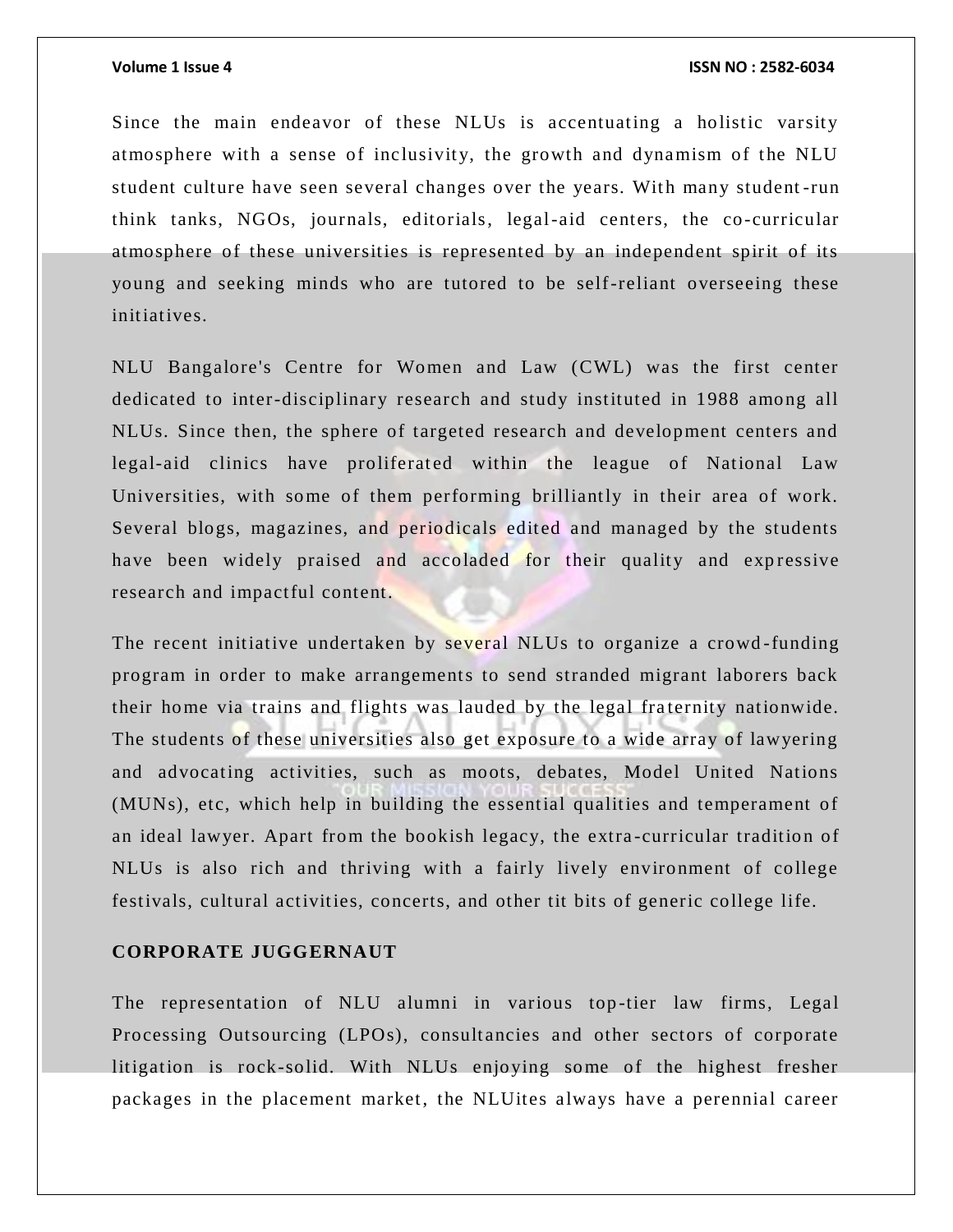path to bank upon when it comes to campus placements. In fact, the majority of corporate vacancies being absorbed by the Universities speak volumes about the competence and professionalism present in its to -be graduates. Even there is high probability of NLU students interning in a certain organization being offered a PPO for the quality of work and efficiency they might have shown at the workplace.

In addition to the private sector, several Public Sector Undert akings (PSUs), to have a sizeable intake of Law graduates, specifically prefer NLUs. What is more, is that such PSUs have a fixed quota of seats reserved for top rank holders of the Post-graduate entrance variant of CLAT called CLAT-PG which offer admission to these institutes for their master's program. However, the corporate inclination of these law universities is not a new or emerging fashion, after all. The main objectives for which these universities where promulgated was to expand the horizons of legal education and careerism, beyond conventional courses or ones prevalent in the archaic legal world.

The NLU brand may be of well-repute and immense value, however, we can't oversee the fact that how much are private law institutions and other governmental institutes, basically the non-NLU domain, has been eclipsed under the shadow of being second-grade institutions. Despite the fact that graduates of these non-NLU institutions too have been able to leave a mark on every sphere of the legal realm and even beyond. Yet, it is increasingly becoming a sort of yardstick to judge a law graduate on the basis of his/her alma -mater, especially being a non-NLU graduate poses as a serious impediment in one's professional career, from pitching an internship in a reputed law firm or under a famed advocate to working as a junior associate of the senior partner of a firm, mediocrity follows him/her everywhere.

# **THE TAG OF AN AVERAGE LAW COLLEGE**

Gone are the days when miracles could come from anywhere. In this highly competitive industry, beginnings play a crucial role in deciding one's future. As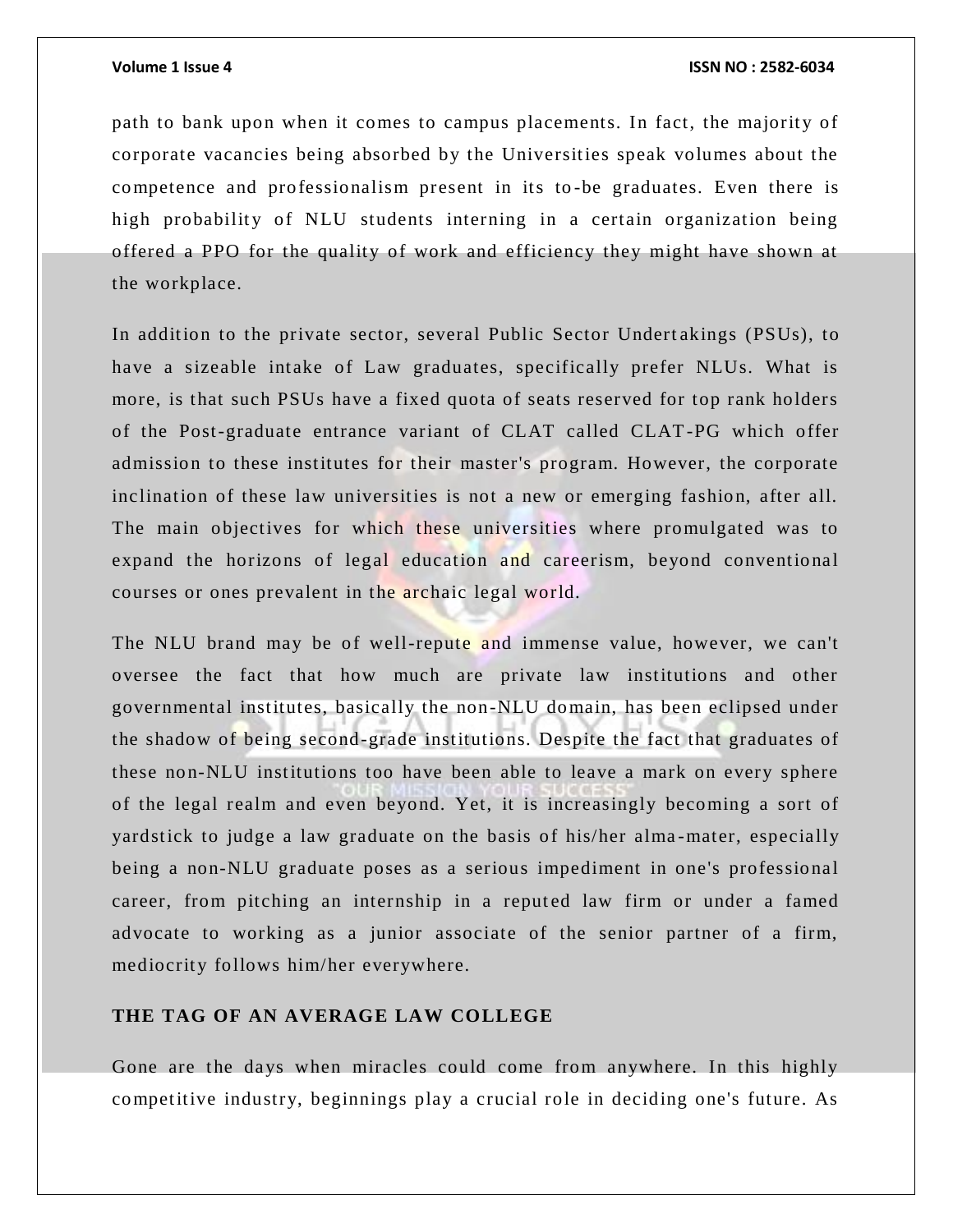elucidated earlier in this article, the seemingly miraculous odds that might land a person in one of these National Law Universities are the real course -corrector of one's professional career. As the popularity of these NLUs grow, the perceived hysteria and hype among young law aspirants build to study in these institutions. However, as the NLU-mania gain ground, the prestige and status of other private institutions face a downfall and gradual redundancy.

In India, over 4 lakh fresh law graduates seek to pitch their careers in the industry every year, with a sweeping majority of them being first -generation litigators. In this rat-race of building name, fame, and a stable source of income, many graduates find themselves overwhelmed, under-qualified, and unfit to fend off with the tag of an 'average law college' that has been attached to their resume. Those who have ample family support, contacts, or other means to achieve their ends in the litigation market are able to establish themselves somehow, however, trouble looms for fresh 'off-the-box' advocates who do not find any substantial support from their alma-maters.

Often junior associates are jeered for being an alumnus of a particular law institute, at times private law college students face inferiority complex or hesitation while interacting with NLU or top private college students while attending inter-college events. Even it is rumored that various big law firms and consultancies have unwritten, an informal set of protocols regarding keeping recruitment limited to NLUs only. These are some of the numerous instances of unfair and discriminatory treatment representatives of Private law colleges have to face in various settings and circumstances.

Some people might trivialize these issues in the name of petty elitism or might justify this ascendency through the theory of 'trial by fire'. But, one cannot overlook the fact that the NLU-worship culture is becoming more and more intensive these days with almost every single legal student, seeing the National Law University as the penultimate medium to realize their passions and ambitions of becoming a successful legal personality. This inclination or